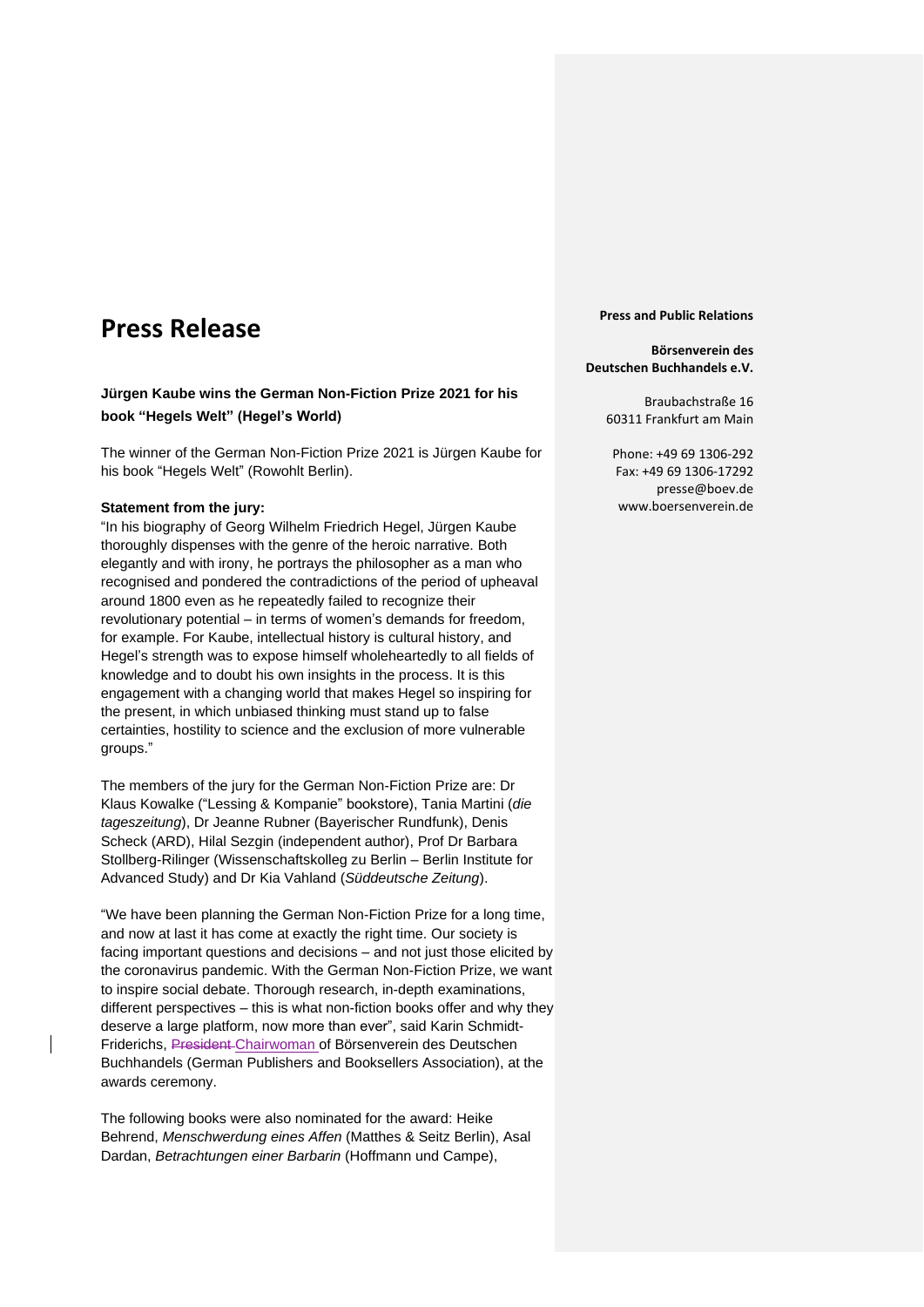Andreas Kossert, *Flucht – Eine Menschheitsgeschichte* (Siedler), Daniel Leese, *Maos langer Schatten* (C.H.Beck), Michael Maar, *Die Schlange im Wolfspelz* (Rowohlt), Christoph Möllers, *Freiheitsgrade* (Suhrkamp) and Mai Thi Nguyen-Kim, *Die kleinste gemeinsame Wirklichkeit* (Droemer Knaur).

Jürgen Kaube receives 25,000 euros; the five finalists 2,500 euros each. The winner was determined in several stages. After the submission process began, the seven members of the jury reviewed 240 titles published between May 2020 and April 2021. They then selected eight of these non-fiction titles for the list of nominations. The awards ceremony was broadcast as a livestream from the Humboldt Forum, a venue for exchange and debate in Berlin.

The Stiftung Buchkultur und Leseförderung des Börsenverein des Deutschen Buchhandels (Foundation for Book Culture and the Promotion of Reading of the German Publishers and Booksellers Association) is awarding the German Non-Fiction Prize 2021 in recognition of the best non-fiction work of the year, an outstanding non-fiction book written in German that inspires social debate.

The Deutsche Bank Stiftung (Deutsche Bank Foundation) is the main sponsor of the German Non-Fiction Prize, which is also supported by the Stiftung Humboldt Forum im Berliner Schloss (Foundation of the Humboldt Forum in the Berlin Palace). The radio station Deutschlandfunk Kultur is a media partner of the award, and the television network Deutsche Welle supports the German Non-Fiction Prize in its media activities both at home and abroad. Minister of State for Culture Monika Grütters is patron of the prize.

Eight bloggers present the nominated titles under the hashtag #sachbuchpreisbloggen. In addition, video portraits offer an impression of the nominated works and their authors. The reviews and videos are available on the social media channels and website of the German Non-Fiction Prize.

A **press photo of the winner** will be available for download at approx. 8 p.m. at [www.boersenverein.de/pressefotos.](https://www.boersenverein.de/presse/pressefotos/)

More information, including the dates and times of events with the winner and the nominees, can be found at [https://www.deutscher](https://www.deutscher-sachbuchpreis.de/en)[sachbuchpreis.de/en.](https://www.deutscher-sachbuchpreis.de/en) www.deutscher-sachbuchpreis.de.

The hashtag for the German Non-Fiction Prize 2021 is **#DSP21**.

Frankfurt am Main/Berlin, 14 June 2021

**Kommentiert [SMS1]:** Ggf. Link zur englischen Version hier angeben

**Kommentiert [KT2R1]:** Hier gibt es keine englische Version.

**Kommentiert [SMS3]:** In der deutschen Version steht zwar "Nominierten" aber geht es hier nicht vielleicht eher um den "Preisträger" bzw. "winner"?

**Kommentiert [KT4R3]:** Da es tatsächlich mehr Termine mit den Nominierten als mit dem oder der Preisträger\*in sind, hatte ich bewusst Nominierte gewählt. Du hast allerdings auch recht. Daher wäre ich für "events with the winner and the nominees".

#### **Feldfunktion geändert**

**hat formatiert:** Hyperlink, Englisch (Vereinigte Staaten)

**Kommentiert [SMS5]:** Ggf. Link zur englischen Version hier angeben

**Kommentiert [KT6R5]:** Ja, hier auf die englische Webseite verlinken.